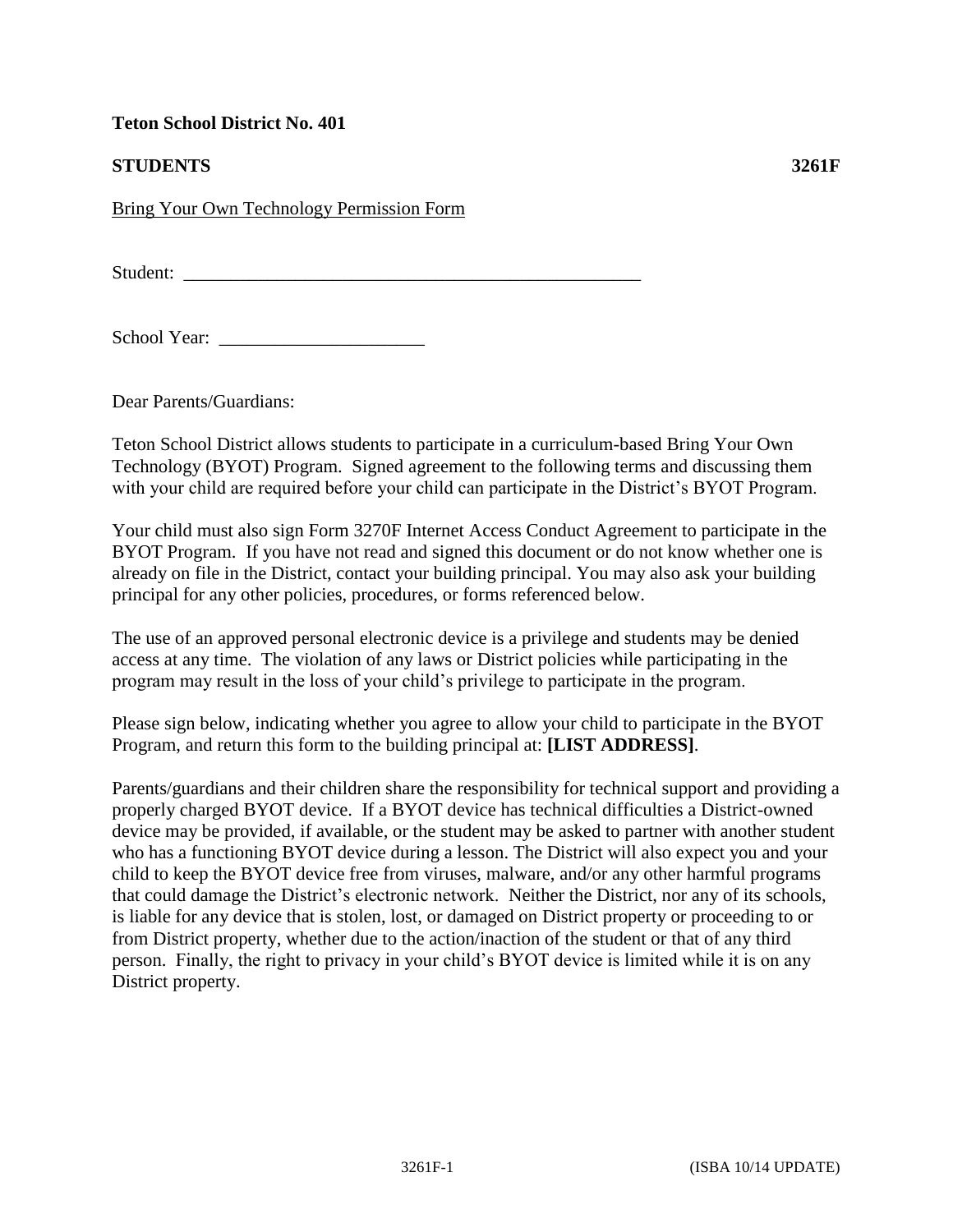#### Participation Authorization and Responsible Use Agreement

#### **Please indicate agreement by initialing in the space available.**

\_\_\_\_\_ I hereby request that my child be allowed to participate in the District's BYOT program.

- \_\_\_\_\_ I have read this agreement. I understand the program is designed for educational purposes and that the District's Internet gateway must be accessed to minimize access to inappropriate material. I also understand that at no time shall there be any attempt to bypass the District's Internet gateway or the use of any private Internet access.
- I will hold harmless the District, its employees, agents, and Board members for any harm caused by materials or software obtained via the District's network.
- \_\_\_\_\_ I have previously signed Form 3270F Internet Access Conduct Agreement. I have also read and discussed with my child the following documents. My child and I agree to abide by these policies, procedures, and forms.
	- 1. Policy 3261 Bring Your Own Technology (BYOT) Program
	- 2. Form 3261F Bring Your Own Technology (BYOT) Permission Form
	- 3. Policy 3270 District-provided Access to Electronic Networks
	- 4. Procedure 3270P Acceptable Use of Electronic Networks
	- 5. Form 3270F Internet Access Conduct Agreement

| I understand that my child and I share responsibility for technical support, providing a |
|------------------------------------------------------------------------------------------|
| properly charged BYOT device, and keeping the BYOT device free from viruses,             |
| malware, and any other harmful programs that could harm or infect the District's         |
| electronic network.                                                                      |

- I understand that the District does not provide liability protection for BYOT devices, and is not responsible for any damage, loss, or theft whether caused by my student or any third party.
- \_\_\_\_\_ I understand that my child's privacy rights in his or her BYOT device while on any school property are limited as outlined in District policy.
- \_\_\_\_\_ I consent that my child may share another student's BYOT device, or may be asked to share his or her BYOT device with another student, from time to time as directed by the classroom teacher.

| Parent/Guardian's Name (please print): |  |
|----------------------------------------|--|
| Parent/Guardian's Signature:           |  |
| Student's Signature:                   |  |
| Date:                                  |  |